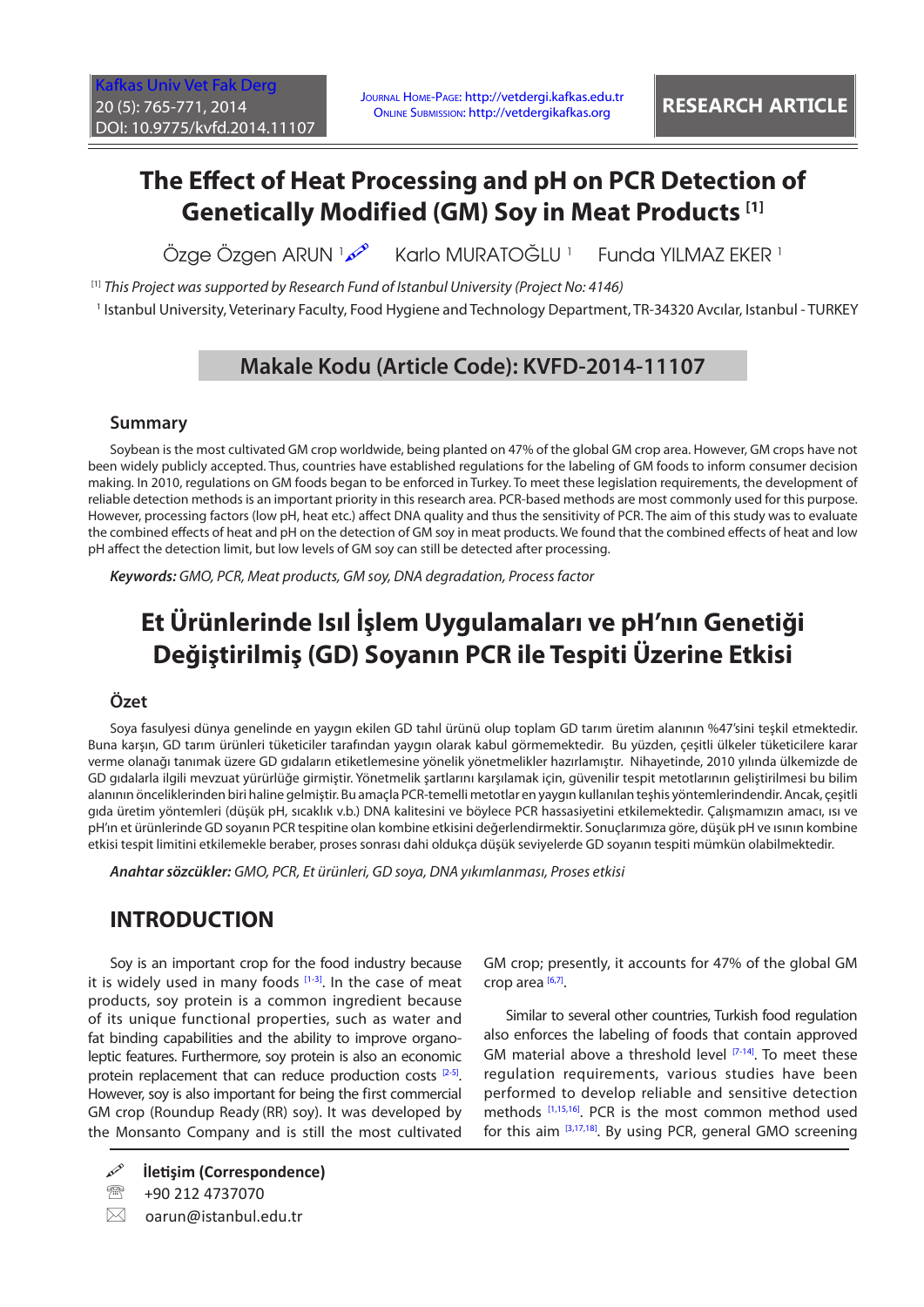and event-specific identification can be performed. Screening methods that are based on the detection of common DNA elements, such as the cauliflower mosaic virus (CaMV) 35S promoter and/or the nopaline synthase (*nos*) terminator, are generally the initial step in GMO detection (before event identification or GMO quantification); therefore, their reliability is important for most users [\[1,](#page-5-0)[11,19-21\]](#page-6-0). Thus, screening assays based on the detection of CaMV 35S and *nos* sequences have been interlaboratory validated, and the method has been accepted as an official standard method [\[22-25\]](#page-6-0).

Although DNA is more stable than protein in processed foods, it can still be degraded under processing conditions [\[14,25-29\].](#page-6-0) Because PCR-based detection of GMOs depends on the quality, purity and quantity of DNA, degradation reduces the sensitivity of analysis and has a negative impact on the detection limit of the method [\[30,31\]](#page-6-0). Temperature and pH are known to be the most contributory factors to DNA fragmentation  $[26,30]$ . In several studies, the degradation effect of various heating processes (drying, cooking, baking, autoclaving and spray-drying) commonly used for food production were evaluated. The results of all these studies proved that heat processing of foods caused mild to strong fragmentation of DNA and thus limited the ability to perform PCR screening [\[16,20,31-34\].](#page-6-0) Additionally, Bauer *et al.*<sup>[\[26\]](#page-6-0)</sup>, found that the highest DNA degradation occurred due to a combined exposure to acidic conditions and heat. In that study, researchers lowered the pH of soy flour with acetic acid and extracted DNA from these samples. The researchers also informed that the stability of DNA in different food matrices would also be different because each food processing technique and matrix would led to a unique environment. Gryson [\[30\]](#page-6-0), also explained the importance of the effects of the type of food matrix on the performance of DNA extraction and PCR testing.

Therefore, in this study, we aimed to evaluate the

combined effects of pH and heat, which are the most common processing factors used in meat production, on the PCR screening of GMOs.

## **MATERIAL and METHODS**

#### *Certified Reference Materials and Food Samples*

Certified reference materials (CRMs) consisting of soybean powder (0, 0.1, 0.5 and 1% of RR soybean powder) produced by the Institute for Reference Materials and Measurements (IRMM, Geel, Belgium) and commercial soy containing meat sausage, soy flour and soy-free bread samples were used for quality control and verification purposes in the study.

#### *Model Processed Sausage Production*

Model processed sausages were produced from a formula of a commercial meat product producer in Turkey. The sausage mixtures were prepared from 390 g of beef, 160 g of fat emulsion, 340 g of ice, 40 g of oil, 0.05 g of paprika, 0.15 g of nitrate, 15 g of salt, 15 g of mixed spices (ginger, white pepper), 40 g of potato starch, and 0.20 g of carmine. Then, the appropriate amount of 1.25% RR soy (SDI diagnostics, USA) was added to the sausage mixtures to give final concentrations of 0.1, 0.5 and 1%. Each of the model sausage mixtures were divided into two groups, and the pH of these groups were adjusted to either 5.2 or 6.2. Following pH adjustment, each group was further divided into three subgroups, two of which were heated for 15 min at either 65°C or 85°C, while the third subgroup was left untreated (control group) *(Fig. 1)*.

#### *DNA Extraction and Purification*

DNA was extracted and purified in duplex from raw and heated model sausages, CRMs and food samples, using a Promega Wizard™ DNA isolation kit (Promega, Madison,

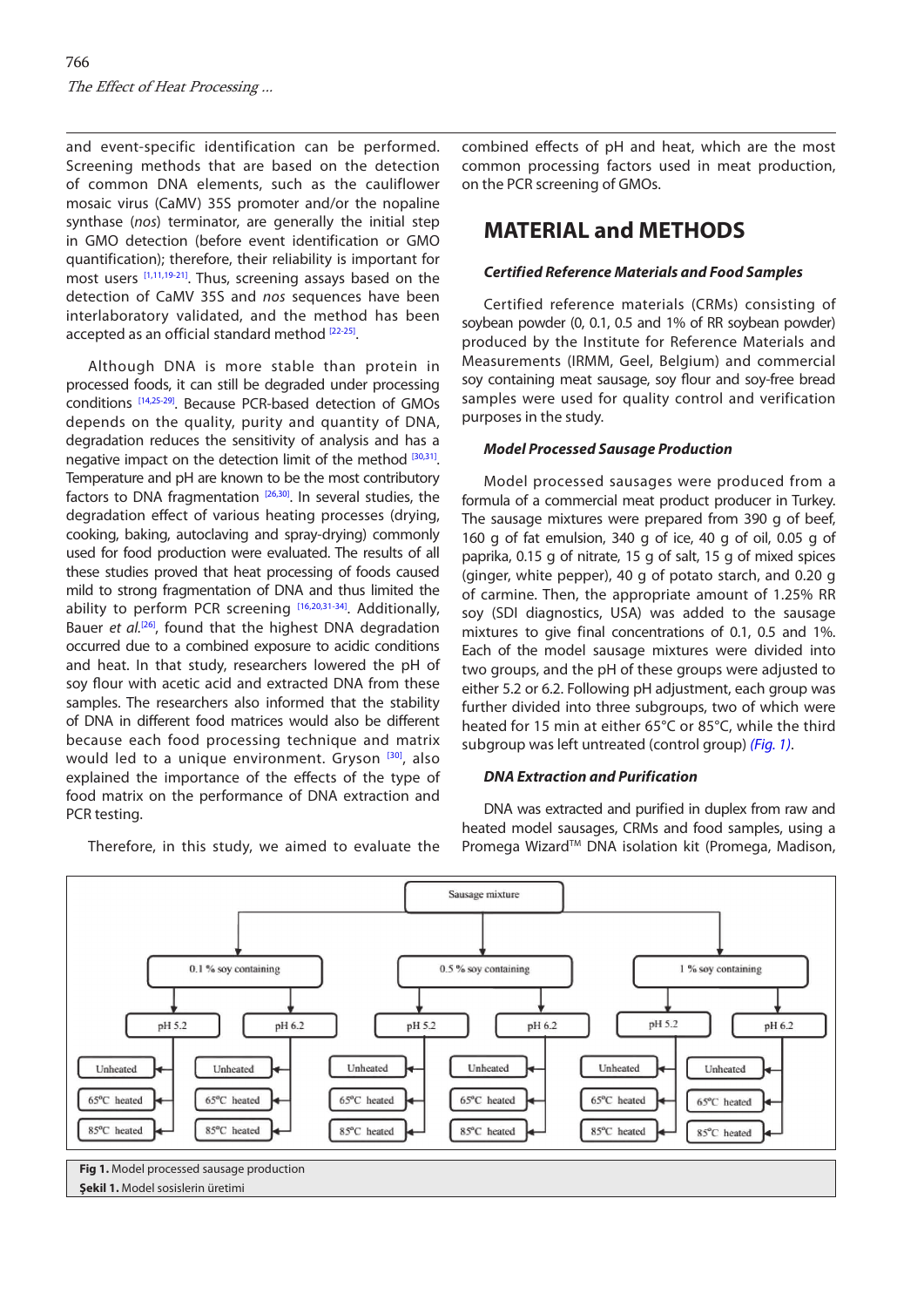<span id="page-2-0"></span>USA) according to the manufacturer's instructions and as described in other studies [\[17,23\].](#page-6-0) Briefly, between two hundred to three hundred milligrams of food material from a previously homogenized sample was mixed with 860 µl of extraction buffer (10 mM Tris-OH, 150 mM NaCl, 2 mM EDTA and 1% w/v sodium dodecyl sulfate), 100 µl of guanidine hydrochloride (5 M) and 40 µl of proteinase K (20 mg/ml) and then incubated at 65°C overnight. The samples were then centrifuged at 13.500 g for 10 min. After centrifugation, 500 µl of supernatant was mixed with 1 ml of Wizard™ resin (Promega, Madison, USA) and pushed through a Wizard™ minicolumn (Promega, Madison, USA). The column was further washed with 2 ml of isopropanol. Following centrifugation of the column at 12.000 g for 5 min, DNA was eluted with 50 µl of pre-warmed (65°C) elution buffer (10 mM Tris-OH). The columns were incubated at room temperature for 1 min and centrifuged at 10.000 g for 2 min. The collected DNA was stored at -20°C until it was used.

The quantity and purity of the DNA were monitored by measuring the UV absorption at 260 nm and 280 nm using a T80 UV/VIS spectrometer (PG Ins. Ltd., UK). The integrity of the DNA was verified by loading the DNA onto a 2% agarose gel containing ethidium bromide.

#### *PCR Primers*

The primers p35S-cf3 (5'-CCA CGT CTT CAA AGC AAG TGG-3') and p35S-cr4 (5'-TTC TCT CCA AAT GAA ATG AAC TTC C3') that amplify a PCR fragment of 123 bp were used for screening PCR of the CaMV 35S sequence <sup>[22]</sup>. The primers Lectin 1 (5'GAC GCT ATT GTG ACC TCC TC-3') and Lectin 6 (5'- GAA AGT GTC AAG CTT AAC AGC GAC G-3') were used for amplification of soy specific lectin sequence and yielded a longer PCR product of 318 bp [\[28\]](#page-6-0).

#### *PCR Conditions*

All PCR reactions were performed with a CG Palm-Cycler (CG 1-96 Genetix Biotech, Australia & Asia). The amplification reactions contained 5 µl of genomic DNA (10 ng/µl) and 20 µl of the appropriate PCR reaction mixture. The PCR reaction mixture was varied: for the CaMV 35S amplifications, it consisted of 1X buffer (Fermentas), 1.5 mM MgCl<sub>2</sub> (Fermentas), 0.6 µM primers for 35S, 0.16 mM aliquots of each dNTP (Fermentas) and 0.8 U of Maxima™ Hot Start *Taq* polymerase (Fermentas); for soy-specific lectin amplifications, it consisted of 1X buffer (Fermentas), 2 mM MgCl<sub>2</sub> (Fermentas), 0.5 µM primers for lectin, 0.2 mM aliquots of each dNTP (Fermentas) and 2 U of MaximaTM Hot Start *Taq* polymerase (Fermentas) [\[22,28\].](#page-6-0)

The amplification profiles used for these mixtures were as follows:

- For CaMV 35 S: denaturation for 10 min at 95°C; amplification for 25 s at 95°C, for 30 s at 62°C and for 45 s at 72°C; number of cycles 50; final extension for 7 min at 72°C.

- For lectin: denaturation for 3 min at 94°C; amplification for 45 s at 94°C, for 45 s at 60°C and for 25 s at 72°C; number of cycles 50; final extension for 7 min at 72°C.

#### *Agarose Gel Electrophoresis*

The PCR products were electrophoresed through a 2% agarose gel containing ethidium bromide. As a size reference, a 50 bp DNA ladder (Fermentas) was used. Visualization of the gels was performed with a UV transilluminator, and the gels were captured with a Dolphin-DOC system and Dolphin 1D Gel analyzing software (Wealtec, Nevada, USA).

## **RESULTS**

#### *Verification and Quality Control Testing*

The PCR conditions and primers were verified in the beginning of the study. For this, a lectin PCR with soy containing sausage samples, soy-free bread sample, soy flour and RR soy CRMs was performed. The results are given in *Fig. 2.* According to these results the primers used in the assay generated PCR product only with the food samples containing soy and did not generate any amplification with non-soy containing bread sample.

The results of verification of CaMV 35S assay with CRMs are given in *[Fig. 3](#page-3-0)*. These results also showed that the primers generate amplification with RR soy CRMs even when the GM soy content is as low as 0.1% and did not generate any PCR products with non GM soy CRM (0% RR soy CRM).

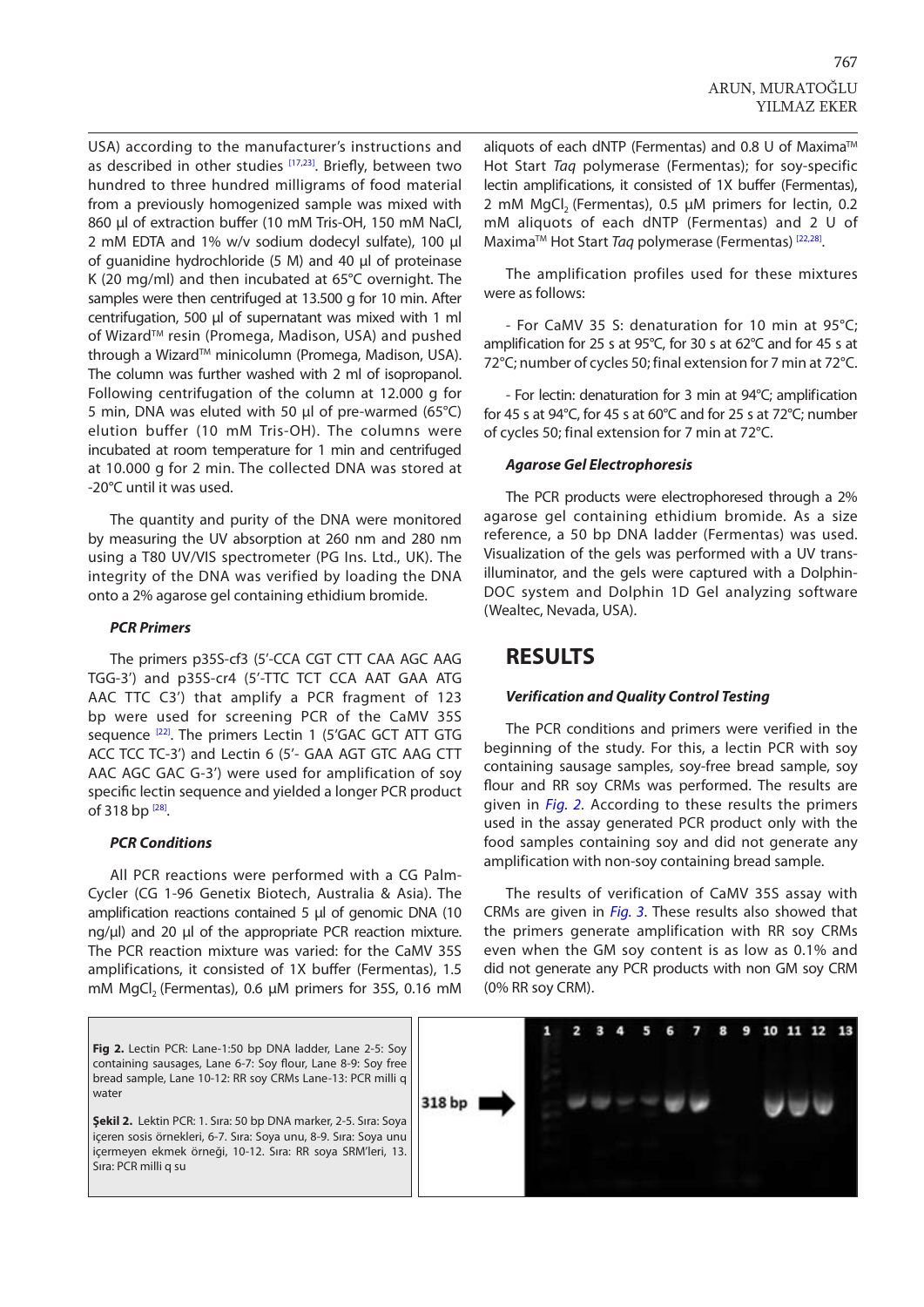#### <span id="page-3-0"></span>*Quality and Quantity of Extracted DNA*

The results of agarose gel electrophoresis performed with DNA extracts of the model samples are given in *Fig. 4*. Although both groups showed a band above 1.000 bp (The highest band of the DNA ladder is 1.000 bp), the band intensities of DNA extracted from pH 5.2 sausages were significantly lower compared to the intensity

 $\overline{ }$ ×,  $\mathbf{r}$ **Fig 3.** CaMV 35S PCR: Lane-1:50 bp DNA ladder, Lane 2-3: Heated model sausage (0.5%, pH 6.2, 85ºC), Lane 4-7: RR soy CRMs 0%, 0.1%, 0.5% and 1%, Lane-8: PCR milli q water **Şekil 3.** CaMV 35S PCR: 1. Sıra: 50 bp DNA marker, 2-3. Sıra: Isıl işlem görmüş model sosis örnekleri (%0.5, pH 6.2, 85ºC), 4-7. Sıra: RR soya SRM'leri %0, %0.1, %0.5 ve %1, 8. Sıra: PCR 123 bp milli q su



**Fig 4.** Agarose gel electrophoresis of the DNA extracts of model sausages; Lane-1:50 bp DNA ladder, Lane 2: pH 5.2 raw, Lane 3: pH 5.2 65ºC, Lane 4: pH 5.2 85ºC, Lane 5: pH 6.2 raw, Lane 6: pH 6.2 65ºC, Lane 7: pH 6.2 85ºC

**Şekil 4.** Model sosis örneklerine ait DNA ekstarktlarının Agar Jel Elektroforezi; 1. Sıra: 50 bp DNA marker, 2. Sıra: pH 5.2 çiğ, 3. Sıra: pH 5.2 65ºC, 4. Sıra: pH 5.2 85ºC, 5. Sıra: pH 6.2 çiğ, 6. Sıra: pH 6.2 65ºC, 7. Sıra: pH 6.2 85ºC

sausages was 1.51, while it was 1.39 for pH 6.2 sausages *[\(Table 1\)](#page-4-0)*.

#### *PCR Testing*

Duplex extractions were made from the model sausage samples, and PCR tests were then repeated to obtain four amplification results for each sample for both the lectin and the CaMV 35S sequences. The results of the replicated amplifications are summarized in *[Table 2](#page-4-0)*. The results of CaMV 35S PCR detection showed that when the ratio of 1.25% RR soy in the sausage sample was 0.5% or higher, 100% (4/4) positive amplification of GM-specific sequences was observed in raw, 65°C- and 85°C-heated samples from both pH 5.2 and 6.2 sausages. However, when the content of 1.25% RR soy was lowered to 0.1%, positive amplification could only be obtained from 50% (2/4) of the pH 6.2 samples. In the pH 5.2 sausages, detection was not possible when the sausage was heated at 85°C, while 50% detection was achieved for samples heated at 65°C.

Parallel to the PCR screening of RR soy, PCR testing for amplification of the lectin sequence was also performed *[\(Table 2\)](#page-4-0)*.

According to these results, 100% amplification could be performed from all the samples, irrespective of the soy flour ratio and processing conditions.

### **DISCUSSION**

The effects of processing factors on the quality and quantity of extracted DNA have also been studied by

of the DNA bands from the pH 6.2 samples. The DNA concentration and purity ratios which were calculated from the 260 nm absorbance readings and 260/280 absorbance reading ratios of the extracts respectively are detailed in *[Table 1](#page-4-0)*. According to the results of our study, the overall average DNA concentrations were 116 ng/µl and 119 ng/µl for pH 5.2 and pH 6.2 sausages, respectively. The overall mean purity ratio of DNA extracts of pH 5.2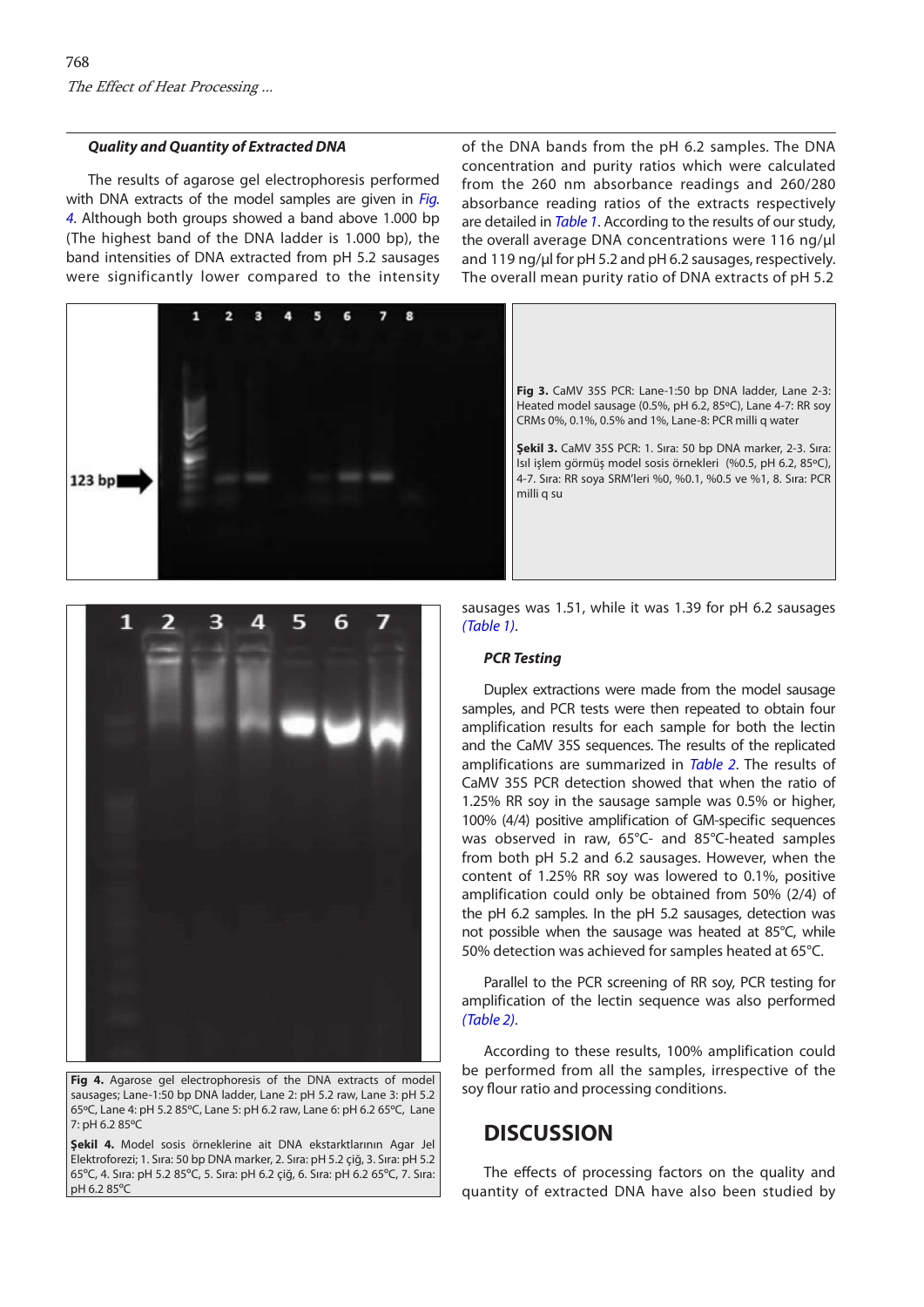<span id="page-4-0"></span>

| <b>Table 1.</b> The concentration and purity of the DNA extracts<br>Tablo 1. DNA ekstraktlarının konsantrasyon ve saflığı |                 |                                  |                               |               |                    |  |  |  |
|---------------------------------------------------------------------------------------------------------------------------|-----------------|----------------------------------|-------------------------------|---------------|--------------------|--|--|--|
| <b>Sample Type</b>                                                                                                        |                 | <b>DNA Concentration (ng/µl)</b> | <b>Mean DNA Concentration</b> | <b>Purity</b> | <b>Mean Purity</b> |  |  |  |
| 5.2                                                                                                                       | Unheated*       | 108                              | 116                           | 1.69          | 1.51               |  |  |  |
|                                                                                                                           | $65^{\circ}$ C* | 93                               |                               | 1.38          |                    |  |  |  |
|                                                                                                                           | $85^{\circ}$ C* | 146                              |                               | 1.47          |                    |  |  |  |
| 6.2                                                                                                                       | Unheated*       | 112                              |                               | 1.43          | 1.39               |  |  |  |
|                                                                                                                           | $65^{\circ}$ C* | 137                              | 119                           | 1.44          |                    |  |  |  |
|                                                                                                                           | $85^{\circ}$ C* | 108                              |                               | 1.30          |                    |  |  |  |
| * The concentration and purity are mean of 0.1, 0.5 and 1% samples                                                        |                 |                                  |                               |               |                    |  |  |  |

*Table 2. PCR screening results of model samples determined with primer pairs for CaMV 35S and lectin sequences Tablo 2. Model sosis örneklerinin CaMV 35S ve lektin dizilimleri için primer çiftleri ile gerçekleştirilen PCR tarama test sonuçları*

|                                                    |         | $\sim$ $\sim$<br>- 3 - | المحالة المحاضر  | - 3 -   |  |  |  |
|----------------------------------------------------|---------|------------------------|------------------|---------|--|--|--|
| 1.25% RR Soy/mixture                               | pH      | <b>Heat</b>            | <b>CaMV 35S*</b> | Lectin* |  |  |  |
|                                                    | $5.2$   | Unheated               | 2/4              | 4/4     |  |  |  |
|                                                    |         | $65^{\circ}$ C         | 2/4              | 4/4     |  |  |  |
|                                                    |         | 85°C                   | 0/4              | 4/4     |  |  |  |
| 0.1%                                               | 6.2     | Unheated               | 2/4              | 4/4     |  |  |  |
|                                                    |         | $65^{\circ}$ C         | 2/4              | 4/4     |  |  |  |
|                                                    |         | 85°C                   | 2/4              | 4/4     |  |  |  |
|                                                    | 5.2     | Unheated               | 4/4              | 4/4     |  |  |  |
|                                                    |         | $65^{\circ}$ C         | 4/4              | 4/4     |  |  |  |
|                                                    |         | 85°C                   | 4/4              | 4/4     |  |  |  |
| 0.5%                                               | $6.2\,$ | Unheated               | 4/4              | 4/4     |  |  |  |
|                                                    |         | $65^{\circ}$ C         | 4/4              | 4/4     |  |  |  |
|                                                    |         | 85°C                   | 4/4              | 4/4     |  |  |  |
|                                                    | 5.2     | Unheated               | 4/4              | 4/4     |  |  |  |
|                                                    |         | $65^{\circ}$ C         | 4/4              | 4/4     |  |  |  |
|                                                    |         | 85°C                   | 4/4              | 4/4     |  |  |  |
| $1\%$                                              | $6.2\,$ | Unheated               | 4/4              | 4/4     |  |  |  |
|                                                    |         | $65^{\circ}$ C         | 4/4              | 4/4     |  |  |  |
|                                                    |         | 85°C                   | 4/4              | 4/4     |  |  |  |
| * The number of positive results in 4 repeated PCR |         |                        |                  |         |  |  |  |

other researchers; in these studies, heating was evaluated for certain food types [\[20,32-34\]](#page-6-0). However, because the food matrix would also affect the extractability and amplifiability of the DNA, studies should also be performed on various food types. In this study, the possibility of detecting low levels of GM soy in processed meat products by PCR is evaluated. For this purpose, model processed sausages containing various levels (0.1, 0.5 and 1%) of 1.25% RR soy were prepared. The pH of the products was adjusted to 6.2 or 5.2, and both groups were further divided into subgroups that were heated at 65°C or 85°C for 15 min or left unheated as a control.

The results of the verification PCRs proved that primer pairs used in the study are specific to target DNA and do [not generate any amplification with non-target DNA \(](#page-2-0)*Fig. 2* and *[3](#page-3-0)*). The sensitivity of the CaMV 35S screening assay was determined by testing 0.1, 0.5 and 1% RR soy CRMs in parallel with the samples in each PCR. Positive detection of 0.1% RR soy CRM proved that the detection limit of the CaMV 35S assay is below 0.1% *[\(Fig. 3\)](#page-3-0)*. For elimination of any false positive results, a no template control (sterile MILLI Q water) was run in each lectin and CaMV 35S specific PCR and 0% RR soy CRM was run in each CaMV 35S PCR [\[35\].](#page-6-0)

Many other researchers have shown that a sufficient quality and quantity of DNA is necessary for successful PCR testing [\[19,28,30\]](#page-6-0). Additionally, processing technologies and extraction methods are crucial for maintaining the integrity of extracted DNA [\[16,20,26,30\].](#page-6-0) For this purpose, the effects of temperature and pH on the integrity of DNA extracted from raw and processed model sausages were examined by loading some of the DNA extracts onto a 2% agarose gel *[\(Fig. 4\)](#page-3-0)*. These results proved that, although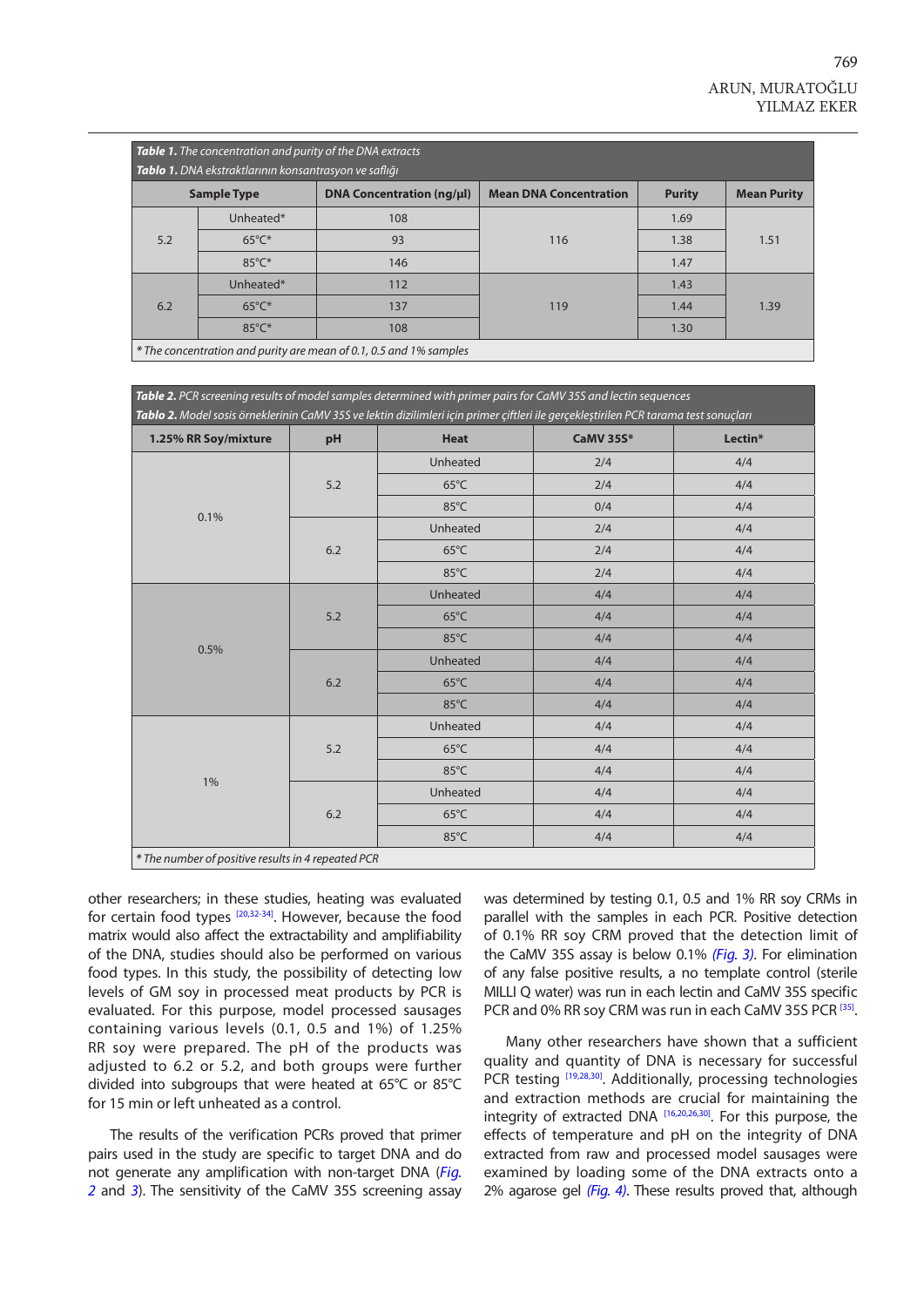<span id="page-5-0"></span>DNA of low pH samples had a lower intensity, DNA fragments of sufficient length are still present, indicating that PCR should be possible. The DNA concentration in the extracted DNA which were determined by measuring the absorbance at 260 nm showed that the DNA concentrations did not indicate a significant difference between low and high pH sausages and different heating temperatures *[\(Table 1\)](#page-4-0)*. The purity of the DNA extract is reported as another important variable that has an effect on PCR detection. The purity of the extracted DNA can be determined by measurement of A260/280 absorbance ratios with a spectrophotometer. DNA extracts are considered "suitable for PCR" when the ratio is between 1.5 and 2.0  $[30]$ . Although the mean ratio of the DNA extracts from some of the model sausages were out of the purity ratio recommended for PCR in our study, lectin and CaMV 35S sequences could still be amplified from these extracts. Similarly, the results of Kakihara *et al.*[\[16\]](#page-6-0)*,* showed that although the 260/280 nm absorbance ratios of DNA solutions extracted using an alkaline lysis method were as low as 1.2, they could detect PCR products of 100 to 150 bp fragments from these solutions.

Screening PCR is reported to be the most sensitive PCR in GMO analysis, and it is generally used as the first step in GMO detection before both event identification and GMO quantification in routine monitoring [\[20,23\]](#page-6-0). Therefore, we used the CaMV 35S screening method to determine the effects of temperature and pH on the ability of GM DNA to serve as a template for amplification. Because most testing laboratories prefer internationally validated standard methods for routine testing, as recommended in the ISO 17025 laboratory accreditation standard, the primers used in the standard method for amplifying the CaMV 35S promoter were also used in this study [\[22,36\]](#page-6-0).

According to the results of CaMV 35S PCR, detection was possible, when the ratio of 1.25% RR soy in the sausage sample was 0.5% or higher, after all types of processing conditions. The decrease in the ratio of the (2/4) positive results obtained from pH 6.2, 0.1% RR soy containing sausage samples was most likely related to the low RR soy content. The lack of amplification in 85°C heated pH 5.2 samples while it was present in 85°C heated pH 6.2 samples proved that heat processing more strongly effects the detection in lower pH matrixes. The amplification of the lectin sequence in the same extracts proved that negative results were not related to the absence of amplifiable quality soy DNA but, rather, to the practical detection limit of the method. Similarly, the results of Gryson *et al.*<sup>[20]</sup>, showed that the practical detection limit of GM soy screening in cooked model cookies was higher compared to raw dough. The results obtained for sausages at pH 5.2 and heated to 85°C agreed with the results of Bauer *et al.*[\[26\]](#page-6-0), who also showed that the combined effects of pH and heating were stronger than either effect alone.

Because lectin is present in both GM and non GM soy, PCR testing for amplification of the lectin sequence was also performed for evaluating homogeneity of the sample and amplifiability of the DNA extract. Additionally, information about the effects of processing on endogenous and exogenous DNA is also valuable for quantitative PCR testing. Even though the target fragment length necessary for the lectin assay is significantly longer than the CaMV 35S assay used in this study, detection could be possible from all samples. Similarly, other results showed that processing conditions have different effects on endo-genous and exogenous genes of Roundup Ready soy [\[33\].](#page-6-0) However, the relatively lower ratio of GM soy (1.25% RR soy) in the final product might also be a reason.

In conclusion, the efficiency of a PCR detection method strongly depends on the quality, quantity and amplifiability of the DNA extract, which is affected by processing techniques. Our results proved that the effect of low and high temperature pasteurization processing used for meat products does not have a very strong effect on GMO screening and can be used to a certain extent. However, it was also determined that the combined effects of pH and heating are stronger than either individually, and the method should be further evaluated for low pH meat products heated at higher temperatures. The effect of processing endogenous and exogenous genes seemed to be different, and further studies into this concept should be performed because of its important effect on the accuracy of quantitative methods.

#### **REFERENCES**

**1. Forte VT, Di Pinto A, Martino C, Tantillo GM, Grasso G, Schena FP:** A general multiplex-PCR assay for the general detection of genetically modified soya and maize. *Food Control*, 16, 535-539, 2005.

**2. Meyer R, Chardonnens F, Hübner P, Lüthy J:** Polymerase chain reaction (PCR) in the quality and safety assurance of food: detection soya in processed meat products. *Z Lebensm Unters For,* 203, 339-344, 1996.

**3. Taski-Ajdukovic K, Nikolic Z, Vujakovic M, Milosevic M, Ignjatov M,**  Petrovic D: Detection of genetically modified organisms in processed meat products on the Serbian food market. *Meat Sci*, 81, 230-232, 2009.

**4. Belloque J, Garcia MC, Torre M, Marina ML:** Analysis of soyabean proteins in meat products: A review. *Crit Rev Food Sci*, 42 (5): 507-532, 2002.

**5. Kurt Ş, Kılınççeker O:** The effects of cereal and legume flours on [the quality characteristics of beef patties.](http://vetdergi.kafkas.edu.tr/extdocs/2012_5/725-730.pdf) *Kafkas Univ Vet Fak Derg,*18 (5): 725-730, 2012.

**6. James C:** Executive summary of Global Status of Commercialized Biotech/GM Crops: 2012. (ISAAA Briefs No: 44) Ithaca, NY, 2012.

**7. Ujhelyi G, Vajda B, Béki E, Neszlényi K, Jakab J, Jánosi A, Némedi E, Gelencsér E:** Surveying the RR soy content of commercially available food products in Hungary. *Food Control*, 19, 967-973, 2008.

**8. Anonymous:** Regulation of the Turkish Republic, Ministry of Agriculture and Rural Affairs on; import, export, processing, control and monitoring of Genetically Modified Organisms and their products used as food and feed. *Official J,* 27388/Issue date: 26 10 2009.

**9. Anonymous:** Turkish Republic Bio safety law: Law number 5977. *Official J,* 27533/Issue date: 26.03.2010.